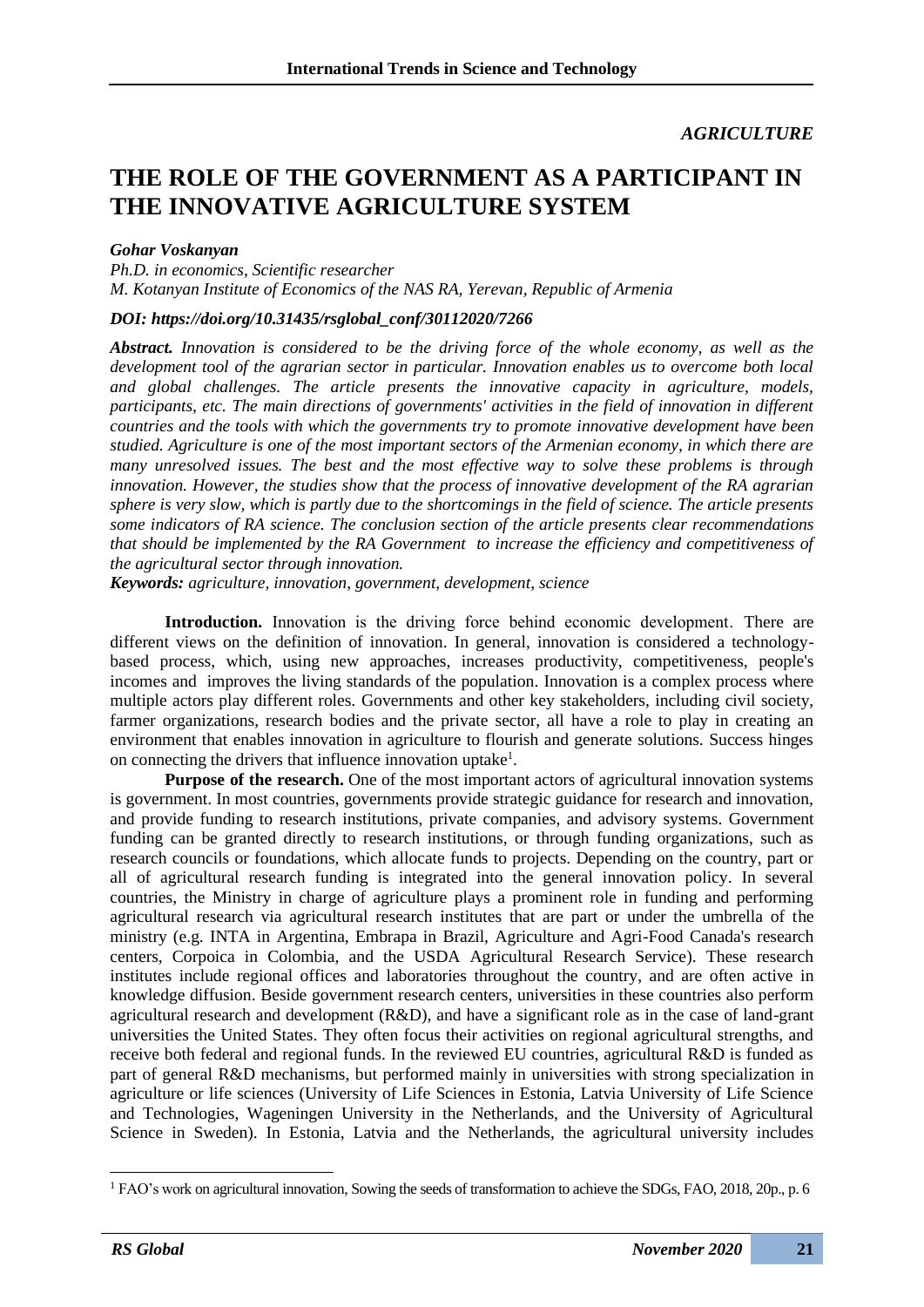applied research institutes (e.g. Wageningen Economic Research). In Turkey, 43 universities are engaged in agricultural R&D, as well as two of the TÜBITAK institutes. Diversity is even higher among advisory systems, from competitive ones with a large range of suppliers for farmers to choose from, and minor government involvement, like in the Netherlands, to comprehensive government managed and funded systems like in Korea. In Brazil, the public advisory system focuses on noncommercial, smaller farmers.<sup>1</sup> The Inter-American Institute for Cooperation on Agriculture (IICA), as the specialized agency for agriculture and rural well-being in the Inter-American System, promotes technological and organizational innovation, taking a systemic approach to improve competitiveness, boost production and help improve the functioning of agricultural markets<sup>2</sup>.

Taking into account the importance and significance of agriculture, the Government of the Republic of Armenia is trying to work actively for the development of the sector. However, taking into account the existing problems in the RA agriculture (high levels of poverty, underdeveloped infrastructures, imperfections in the irrigation and agricultural risk management systems, small plots of land, old, worn-out agricultural machinery and so on), it can be stated that the work carried out by the government is not very effective. The aim of the research is to present clear proposals on what the RA Government should do for the development of innovative agriculture.

**Methodology.** Two schools of thought are prominent in the field of innovation support for agricultural or rural development. The first believes in facilitation, which aims to create conditions that are conducive to innovation. The second focuses on strategic management, which involves bringing out and supervising a community of innovating actors, called innovation community, by providing support that is gradually adapted to each phase, starting from the phases for ideation and design to those for deployment and dissemination. With more encompassing approaches being required, the discourse among researchers and development agencies gave rise to two new frameworks of thought: AKIS (Agricultural Knowledge and Information Systems) and AIS (Agricultural Innovation Systems). In both these frameworks, the interactive innovation model contrasts with the linear model. Innovation is thought of as a collective process of creation in which collective learning phenomena play a central role. The farmer is no longer relegated to the role of a mere user, one who simply adopts innovation, but becomes a full actor in innovation in his own right, as a source of knowledge and a co-designer. The AKIS framework focuses on the exchange of knowledge and information to sustain the innovation process. It is the actors of research and development, education, and agricultural advice who are at the heart of mechanisms for providing support to farmers. Participatory research methods involving farmers then followed, such as participatory research and development, participatory technology development, the Farmer First approach, or mechanisms for action research in partnership. The AIS approach is intended to be even more inclusive; it takes into account all the actors who participate, directly or indirectly, in innovation processes (input suppliers, actors of supply chains, banks, policymakers, etc.). Participation, the co-creation of knowledge and value, as well as the facilitation of actor networks become the key principles for designing new mechanisms to accompany and support innovation. The main form of operationalization of this approach is the innovation platform. Its goal is to help different categories of actors – who usually have no connection with each other – interact to share knowledge and to pool resources for innovation. Facilitation is defined as a voluntary intervention to strengthen the interactions between individuals, organizations and their social, cultural and political structures through a process of network building, social learning and negotiation.<sup>3</sup>

It is also clear that capacity building is key for knowledge management, and that cooperation in the countries should be oriented toward making every innovation system more dynamic. Knowledge is thus understood to originate from a diversity of sources: research centers (including NARIs, universities, private institutions, NGOs, international centers and others), extension systems, the know-how of farmers themselves, or a combination of all these. The approach for achieving this vision will be to create internal and external conditions that facilitate innovation in agriculture. Such

<sup>&</sup>lt;sup>1</sup>Innovation, Productivity and Sustainability in Food and Agriculture, Main Findings from Country Reviews and Policy Lessons, OECD Publishing, Paris, 2019, p. 85,

<sup>&</sup>lt;sup>2</sup> Innovation in agriculture: a key process for sustainable development, San Jose, May 2014, 20p., p. 1-2

<sup>&</sup>lt;sup>3</sup> Guy Faure, Yuna Chiffoleau, Frédéric Goulet, Ludovic Temple and Jean-Marc Touzard, Innovation and development in agricultural and food systems, France, 2018, p.108-110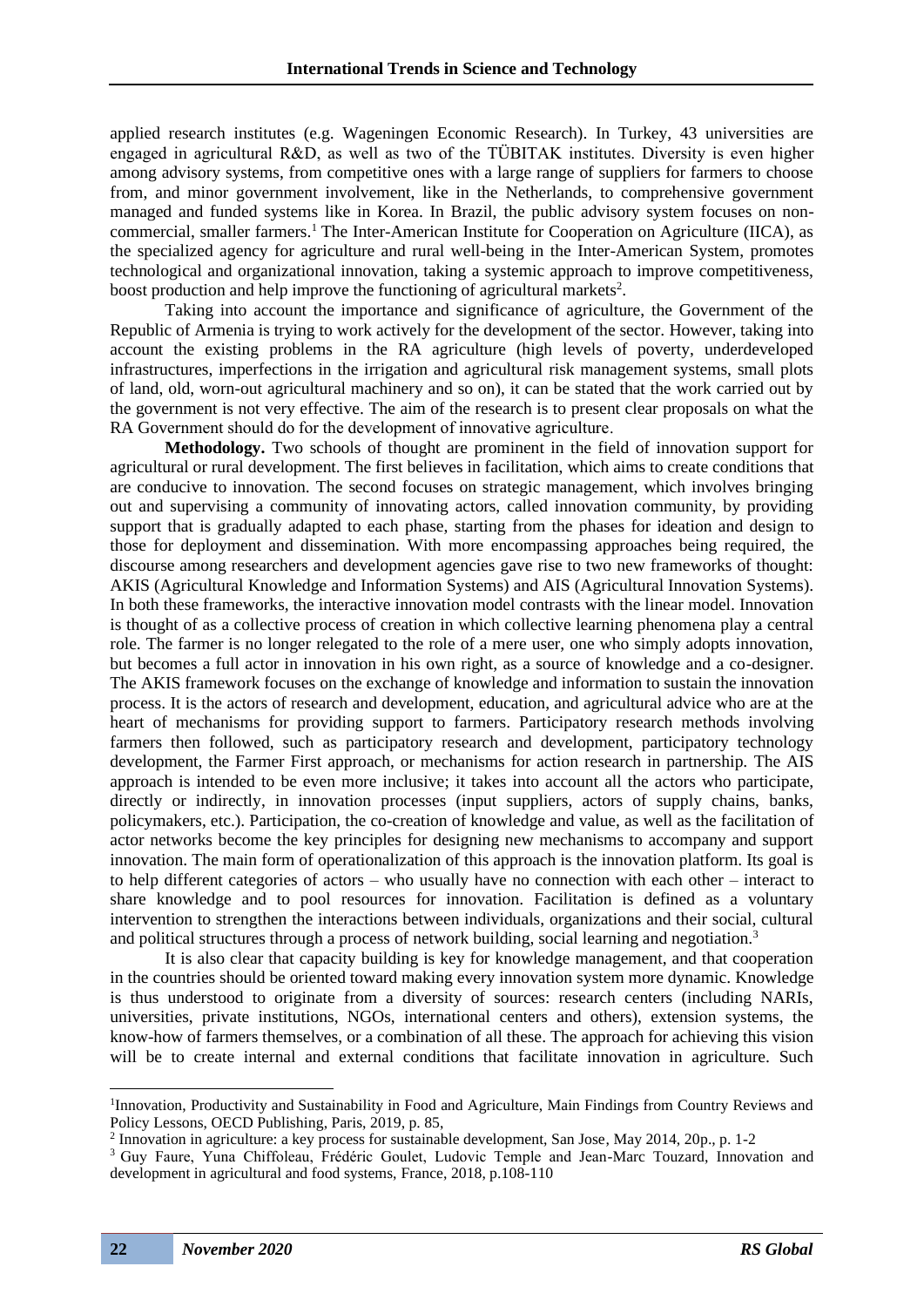conditions could include, for example, fostering and gaining access to knowledge and new technologies, and strengthening the capacities of private and public stakeholders to generate innovation processes in the agricultural sector.<sup>1</sup>

It has already been mentioned that the basis of innovation is science․ The main indicators characterizing the field of science in the Republic of Armenia are presented in Table 1.

Table1. The main indicators characterizing the field of science in the Republic of Armenia, 2018\*

| Indicator                                                                                          | Amount   |
|----------------------------------------------------------------------------------------------------|----------|
| Domestic costs for research and development (mln. drams)                                           | 10 532.2 |
| Number of organizations engaged in research and development,                                       | 63       |
| Number of employees of organizations engaged in scientific researches and developments,<br>persons | 4 4 5 2  |
| Volume of scientific and technical works, total, (mln. drams)                                      | 10 871.3 |

\* The table was compiled by the author based on the data of the RA National Statistical Service

In 2018 the domestic costs for research and development were 10 532,2 mln. drams (0,19% of GDP). There were 63 organizations engaged in research and development. Research institutions and enterprises engaged in research activities include research institutes, design and prospecting organizations, pilot production plants not serving any outside entities, higher education institutions, scientific and technical units of industrial enterprises engaged in research, design and technological work, and also other organizations reporting R&D activities in the period covered by their reports. The number of employees of organizations engaged in scientific researches and developments was 4452 (0,44% of total employed people).

**Research results.** Studies show that the financial support provided by the Government of the Republic of Armenia in the field of science is very small both in comparison with the leading countries of the world and in comparison with most of its neighbors. The World Bank analyzed the most recent available data on which countries spend the largest proportion of GDP on R&D activities. While the data predates the pandemic, it helps shine a light on how funding research can bolster economic competitiveness. Here is a summary of the top three nations in the World Bank's list. In 2018, Israel spent 4.95% of GDP on R&D, South Korea spent 4.81% of GDP on R&D, Switzerland spent 3.37% of GDP on  $R&D^2$ . Research and development expenditure (% of GDP) in the neighboring countries of Armenia is shown in the table 2.

| Country    | % of GDP |
|------------|----------|
| Armenia    | 0,19     |
| Georgia    | 0,30     |
| Iran       | 0,83     |
| Turkey     | 0.96     |
| Azerbaijan | 0.18     |

Table 2. Research and development expenditure (% of GDP), 2018\*

\*The table was compiled by the author based on data from the World Bank

According to the table, Armenia is only 0.01% ahead of Azerbaijan in this index, but it lags far behind the other three neighboring countries.

There are a number of problems in the field of science in the Republic of Armenia, which hinder the development of the field. These problems include the low salaries of researchers, the small share of young scientists in the total number of scientists, the results of scientific research not being applied in practice, etc․ The need to ensure close cooperation between the state, production, science and education participants has been discussed many times in Armenia. However, my practical experience in the field of education and science proves that this cooperation has not been formed yet. The different participants operate mainly independently of each other, as a result of which novelties are created, the demand for which is sometimes not in the market. Sometimes research on the same topic is carried out by different scientific organizations, which do not cooperate with each other, that`s why sometimes duplicate work is observed.

<sup>&</sup>lt;sup>1</sup> Innovation in agriculture: a key process for sustainable development, San Jose, May 2014, 20p., p. 16

<sup>2</sup> https://www.weforum.org/agenda/2020/11/countries-spending-research-development-gdp/